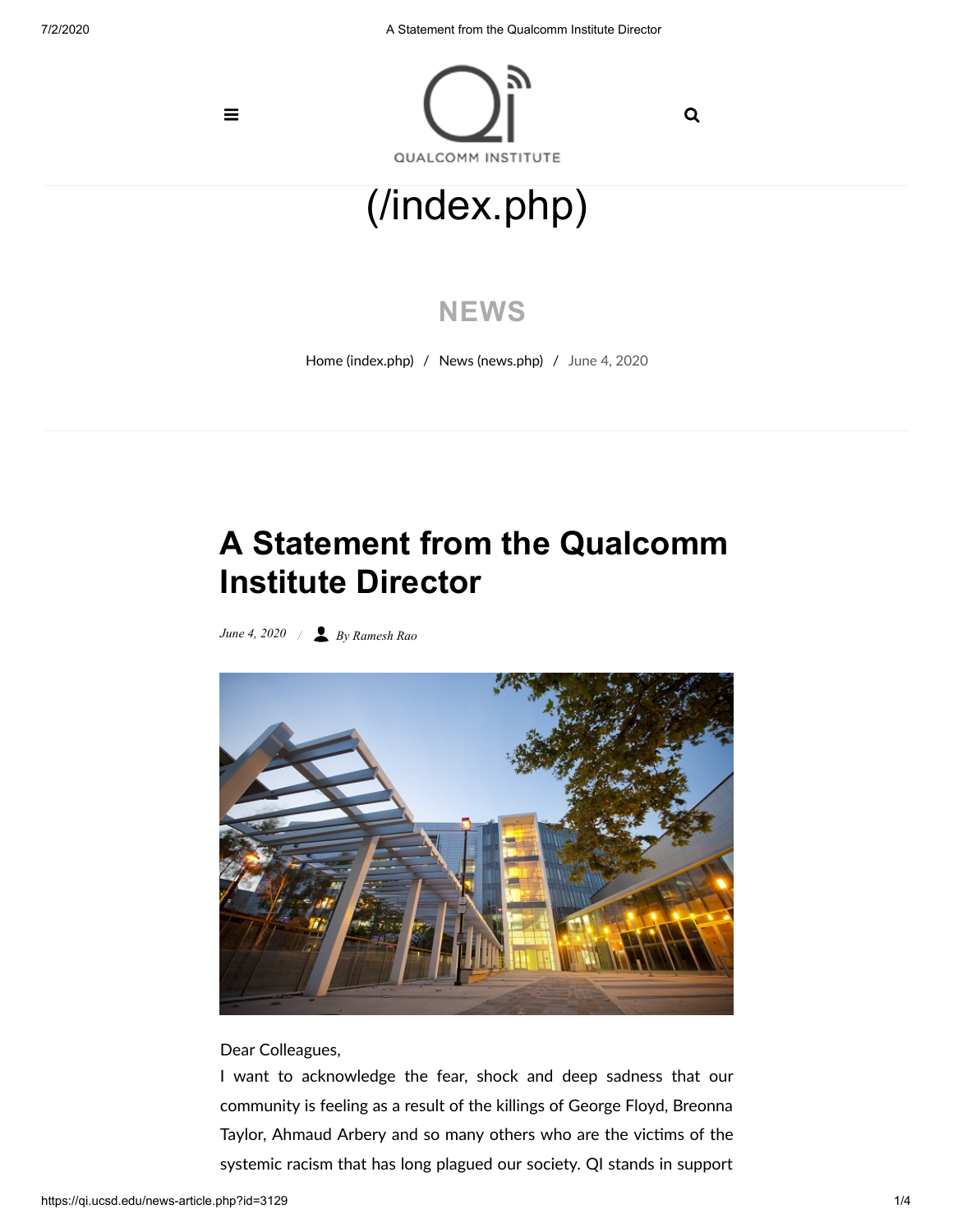#### 7/2/2020 A Statement from the Qualcomm Institute Director

of our Black students, colleagues, friends and people of color now and always. It has been a sobering journey to witness the systematic destruction of basic human values that underpin the communities we live and work in. Throughout history, places of learning have nurtured the spark of creativity and innovation latent in every one of us. What better place to gather and confront the menace of institutionalized discrimination and criminal victimization of people of color.

The consistent call for compassion from the campus and senate leadership hearkens back to the Dalai Lama's visit. As I learned from his talks, at the heart of compassion is a call to action, not to promote one's own self-interest but to act on behalf of others whose stories, experiences and struggles we learn to embrace as our own. I see compassion in action all around the nation, especially when the younger generation puts itself in harm's way to rally for a cause more precious than their own self-interest.

Twenty years ago, before cell phones could transmit data or record video, Calit2 embraced the importance of the societal impact of technology. Today's technology made it possible for Darnella Frazier to share with the world the gratuitous and horrifying killing of George Floyd even as other technologies are being grotesquely exploited to foment civil strife. As I look to the future, with hope and optimism inspired by the acts of civil disobedience unfolding around the country, I wonder if we have a unique role to play to anticipate and forestall societal abuse of technology.

Please join the entire UC community and the nation in a minute of silence and reflection at 11 a.m. today in honor of the memory of George Floyd and all who have suffered because of the racism and inequality so prevalent in our society. George Floyd's memorial service in Minneapolis commences at this time.

Now more than ever, we need to make the time to engage with each other and with those that have long been marginalized for our own personal and professional growth. Now more than ever, we need to draw on the diversity of our own life experiences to help us discern between right and wrong. I also ask you to support one another during these challenging times. Please do not hesitate to reach out directly to me with your concerns, or with ideas for how the QI community can bring its talents and unique perspectives to drive meaningful change.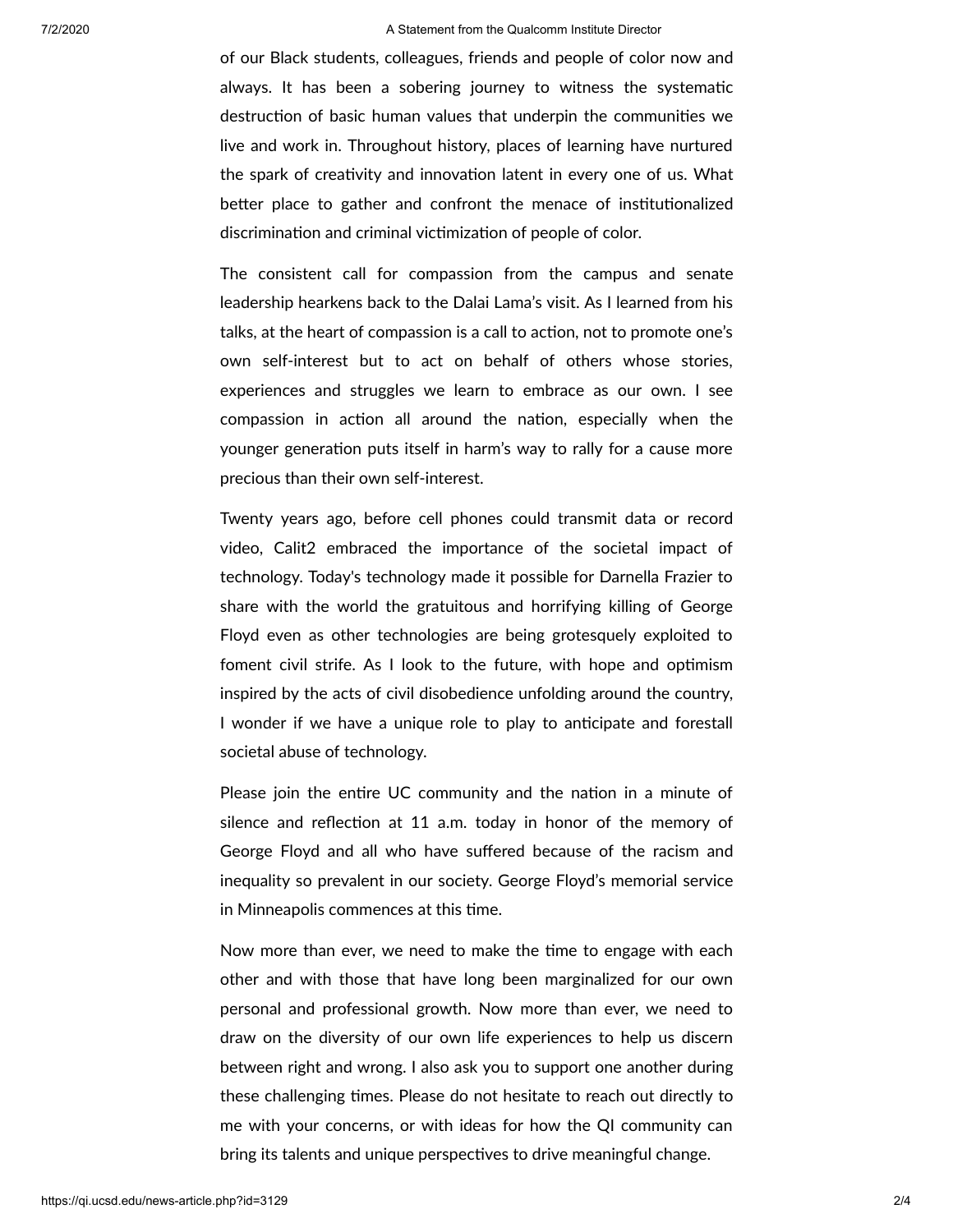Compassionately, Ramesh Rao, Director Qualcomm Institute at UC San Diego

← Older [\(?id=3128&go=older\)](https://qi.ucsd.edu/news-article.php?id=3128&go=older)

Newer → [\(?id=3130&go=newer\)](https://qi.ucsd.edu/news-article.php?id=3130&go=newer)

### MEDIA CONTACT

**Alicia Clarke** (858) 822-5825

amclarke@eng.ucsd.edu [\(mailto:amclarke@eng.ucsd.edu\)](mailto:amclarke@eng.ucsd.edu)

### RELATED LINKS



*"RT @UCSanDiego [\(http://twitter.com/UCSanDiego](http://twitter.com/UCSanDiego) For the fourth year in a row, UC San Diego has been ranked the world's top university founded during the Golden Age (1945-1…"*

*"What's your vision for postsecondary STEM education in 2040 and beyond? The National Academies of Sciences, Enginee… https://t.co/Y1w5iwZNDL [\(https://t.co/Y1w5iwZNDL\)](https://t.co/Y1w5iwZNDL)"*

**–**

**–** 7 [days](http://twitter.com/QI_UCSD/statuses/1276248218444038145) ago

https://qi.ucsd.edu/news-article.php?id=3129 3/4